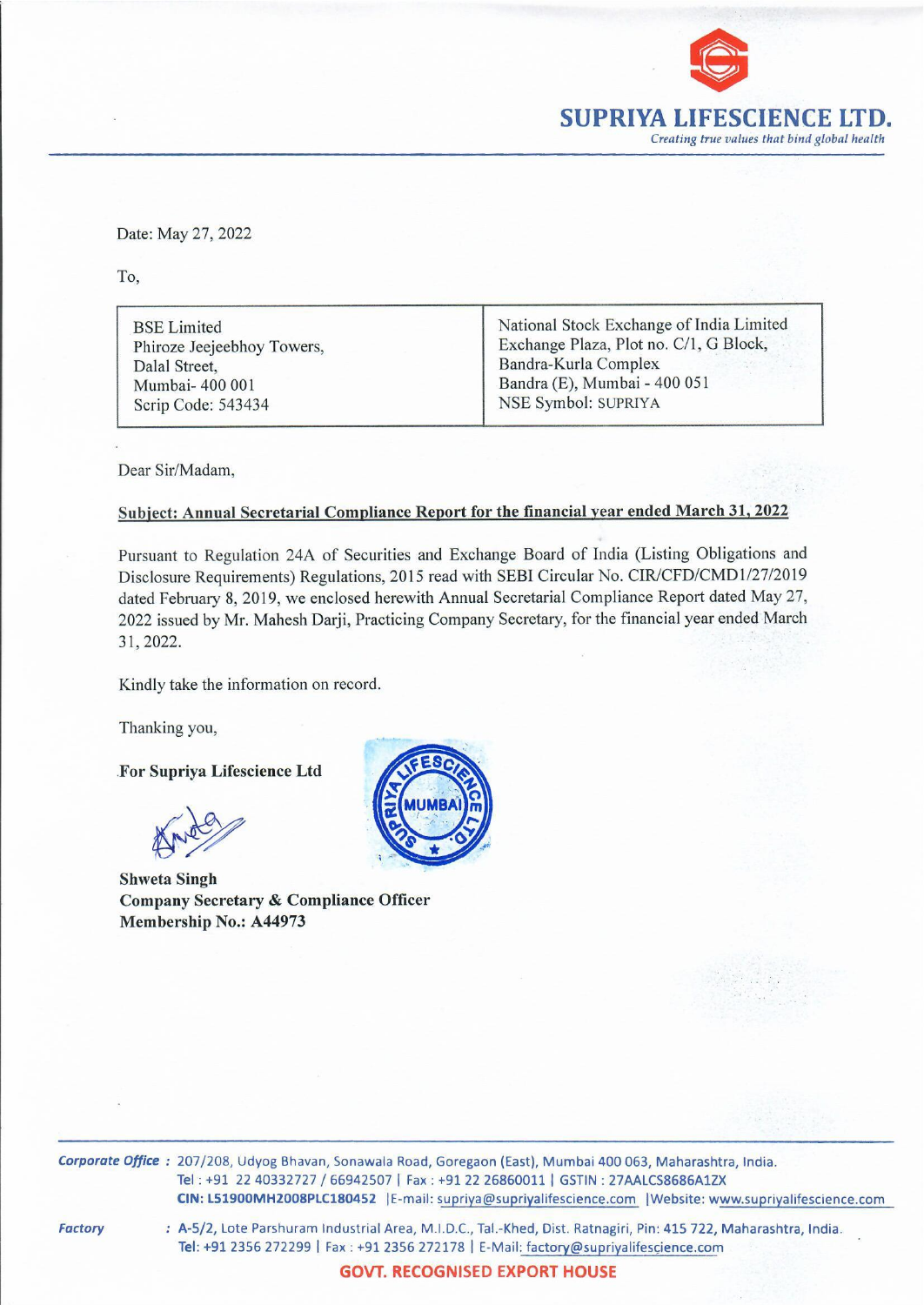## Mahesh M. Darji Practicing Company Secretary

B.Com., DBM, LLB, FCS

TEE – a English

rt

iy. to each the contract of the contract of the contract of the contract of the contract of the contract of the contract of the contract of the contract of the contract of the contract of the contract of the contract of th

## ANNUAL SECRETARIAL COMPLIANCE REPORT

FOR THE FINANCIAL YEAR ENDED 31ST MARCH, 2022 [Pursuant to Regulation 24A of the SEBI (Listing Obligations and Disclosure Requirements) Regulations, 2015]

To The Board of Directors, Supriya Lifescience Limited 207 /208 Udyog Bhavan, Sonawala Road, Goregaon (East), MUMBAI — 400063

Dear Sir / Madam,

|, Mahesh Darji, Company Secretary in Practice have examined:

- (a) all the documents and records made available to us and explanation provided by Supriya Lifescience Limited (hereinafter called "the Company");
- (b) the filings/ submissions made by the listed entity to the stock exchanges;
- (c) website of the listed entity; and
- (d) other document/ filing, as may be relevant, which has been relied upon to make this certification;

for the financial period ended 31st March, 2022 in respect of compliance with the provisions of:

- {a) the Securities and Exchange Board of India Act, 1992 ("SEBI Act") and the Regulations, circulars, guidelines issued thereunder; and
- (b) the Securities Contracts (Regulation) Act, 1956 ("SCRA"), rules made thereunder and the Regulations, circulars, guidelines issued thereunder by the Securities and Exchange Board of India ("SEBI"); (a) all the documents and records made a<br>Supriya Lifescience Limited (herein<br>(b) the filings/ submissions made by the I<br>(c) website of the listed entity; and<br>(d) other document/ filing, as may be rele<br>this certification;<br>f



C/o 211, Bldg. No.1, Sona Udyog Industrial Estate, Parsi Panchayat Road, Extn.<br>of Old Nagardas Road, Andheri (East), Mumbai - 400 069, (M)+91 9819196693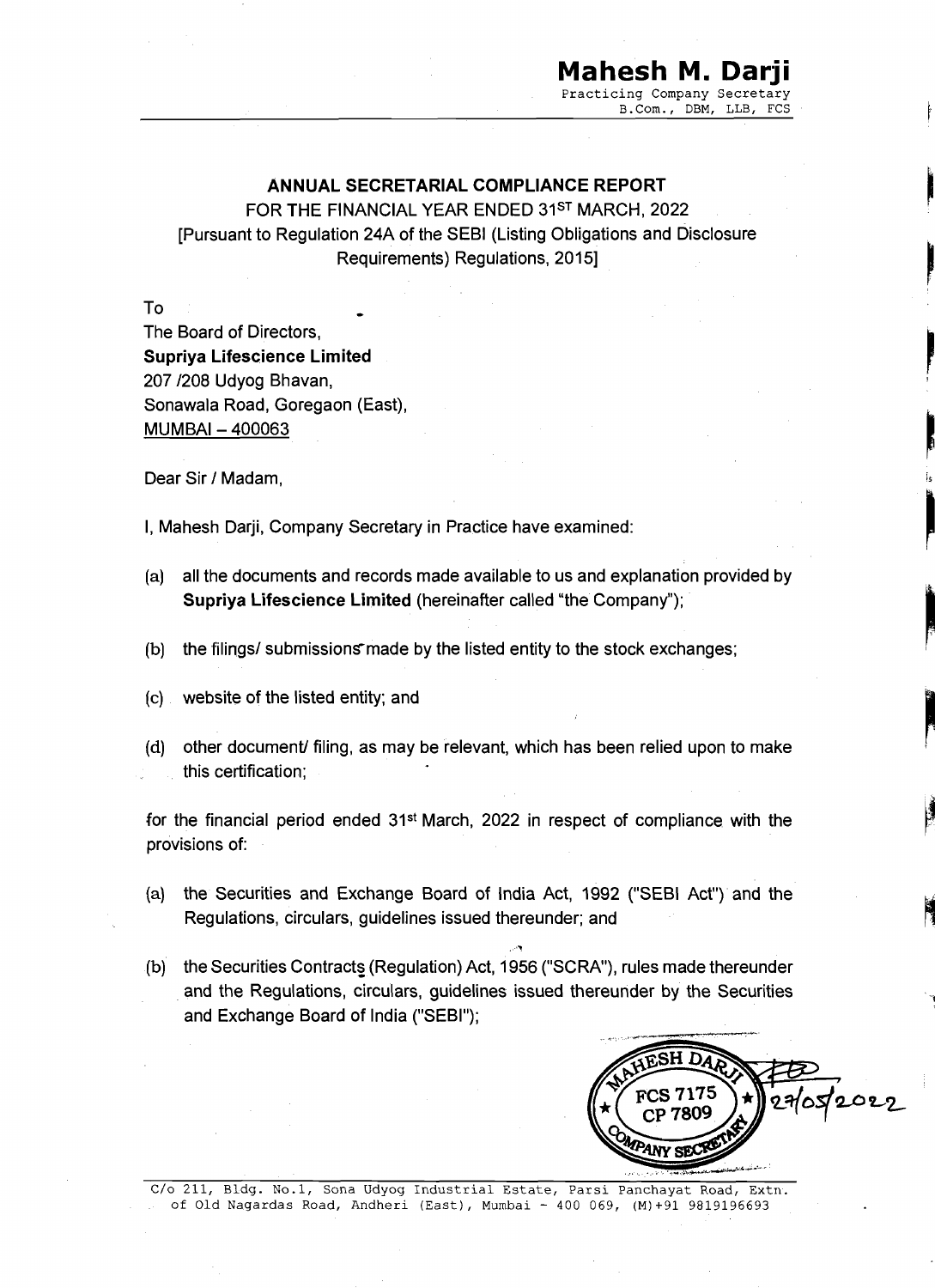The specific Regulations, whose provisions and the circulars/ guidelines issued thereunder, have been examined, include:

- (a) Securities and Exchange Board of India (Listing Obligations and Disclosure Requirements) Regulations, 2015;
- (b) Securities and Exchapge Board of India (Issue of Capital and Disclosure Requirements) Regulations, 2018 (to the extent applicable);
- $(c)$ Securities and Exchange Board of India (Substantial Acquisition of Snares and Takeovers) Regulations, 2011;
- (d) Securities and Exchange Board of India (Prohibition of Insider Trading) Regulations, 2015;
- $(e)$ Securities and Exchange Board of India (Registrars to an Issue and Share Transfer Agents) Regulations, 1993, regarding the Companies Act and dealing with client;
- Securities and Exchange Board of India (Depositories and Participants) Regulations, 2018.

and based on the above examination, we hereby report that, during the financial period ended 31<sup>st</sup> March, 2022:

(a) The Company has complied with the provisions of the above Regulations and circulars/ guidelines issued thereunder.

-

- (b) The listed entity has maintained proper records under the provisions of the above Regulations and circulars/ guidelines issued thereunder insofar as it appears from our examination of those records;
- $(c)$ No actions were taken against the Company/ its promoters/ directors/ material subsidiaries, if any either by SEBI or by Stock Exchanges (including under the Standard Operating Procedures issued by SEBI through various circulars) under the aforesaid Acts/ Regulations and circulars/ guidelines issued thereunder; Regulations, 2018.<br>
and based on the above examination, we hereby report that, during the financial period<br>
ended 31<sup>st</sup> March, 2022:<br>
(a) The Company has complied with the provisions of the above Regulations and<br>
circular
- (d) The Company was not required to take corrective action as there were no adverse observations made in previous reports;

COMPANY SECRET DARY

of Old Nagardas Road, Andheri (East), Mumbai - 400 069, (M)+91 9819196693